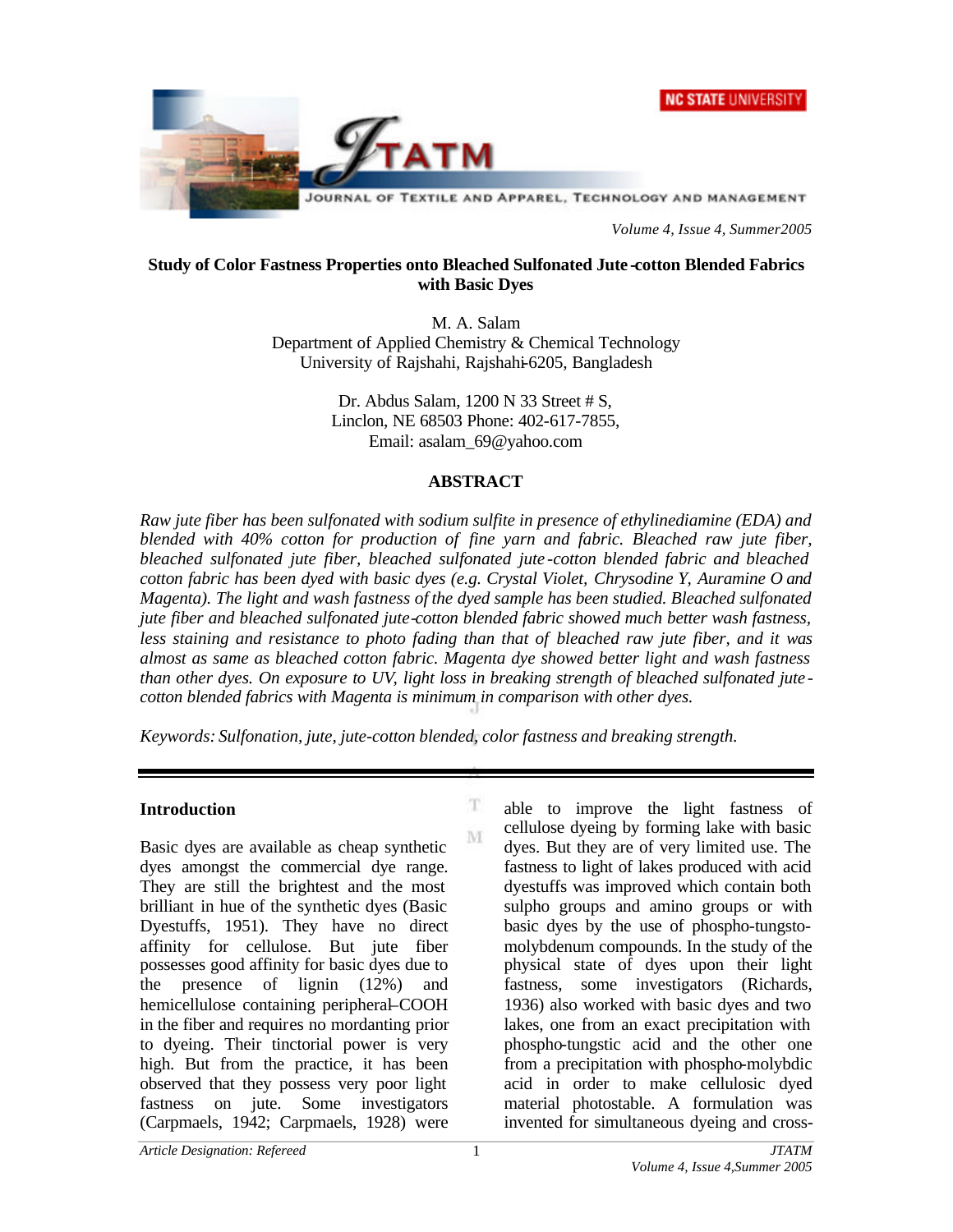linking of cellulosic fabrics using dimethylol dihydroxy ethylene urea (DMDHEU), the acid catalyst and basic dyes (Harper, 1976). Methods of applications, economic importance and structure of more than 100 of cationic dyes were described (Roderich, 1984). The original basic dyes were based on acridine, azine, oxazine, thiazine, azo, triaryl methane and xanthene chromophores (Trotman, 1984; Nunn, 1979; Color Index 1976 ). Besides these, many workers carried out experiments with various kinds of dyes and applied those to jute. Some investigators (Patro**,** 1971; Hossain, 1989) observed the effects of various metal salts on color fastness in dyeing of jute with basic, acid, direct and sulphur dyes. Research on dyeing of raw and bleached jute with Catechu Brown dye using chromium sulphate, alum, and copper sulphate as mordants was carried out by some workers (Sayeed, 1987) and found improvement of wash and light fastness. Some workers (Hossain, 1990) studied the dyeing nature and color fastness of dyed jute followed by modification with a mixture of metal salts as modifier and also studied the optimum conditions of dyeing of jute with basic dyes and their fastness under different influences (Hossain,1990). From the above studies it seems clear that some works have been done on the effect of different factors on the dye up-take of jute fiber. Most of the researchers carried out research to describe the methods of dyeing jute with different types of dyestuffs. A few efforts were made to improve the light fastness which is the major problem for jute when it is exposed to sunlight. But no researcher tried to sulfonation of jute fiber for improvement of the color fastness properties such as wash and light fastness of jute fiber.

In view of the above situation, an attempt was under taken to carry out a research for the improvement of color fastness properties of basic dyes e.g. Crystal Violet, Chrysodine Y, Auramine O and Magenta applying on bleached sulfonated jute-cotton blended fabric. An assessment of light and wash fastness of bleached sulfonated jute-cotton blended fabric has been done. The result has been compared with that of bleached raw

jute fiber, bleached sulfonated jute fiber and bleached cotton fabric.

### **Experimental Materials**

Bleached raw jute, bleached sulfonated jute, loom state bleached sulfonated jute-cotton blended (BSJCB) fabric and bleached cotton fabric were used as material for the investigation. Four basic dyes, Crystal Violet (C. I. 6352), Chrysodine Y (C.I. 11270), Auramine O (C.I. 41000) and Magenta (C. I. 2359) were obtained from commercial sources (BDH-England) and were used as received. All other chemicals used were of C.P. grade and were used as such without further purification.

### **Production of fabric**

Raw jute fiber was sulfonated with 12% sodium sulfite, 0.3% ethylinediamine (EDA) and 4% soda ash (owf) at 160°C for 3 hour (Janson,1966). Sulfonated jute fiber was blended with 40% cotton for the production of fine yarn and  $60 \times 60$  plain-woven fabric.

#### **Scouring and bleaching**

In order to remove the wax, oil, resin and coloring matter from the fiber, first, all fibers and fabric was scoured by standard method with a solution of 4 % sodium carbonate, 1% sodium hydroxide and 0.5 % wetting agent at 75° C for 0.5 hour (Trotman, 1984). It was then bleached by standard method in laundering ometer with 7 % hydrogen peroxide (30%, 100 volume) together with 6 % sodium silicate and 0.5% sodium carbonate to maintain pH 11 initially. Percentage was based on the weight of the material, in the fiber-liquor ratio of 1: 15. Bleaching was continued for 1.5 hour at 95°C. It was then washed and dried (Ibrahim, 2002).

## **Dyeing**

The dye bath was prepared by 2% Crystal Violet and 2.5% Magenta separately with 0 .1% wetting agents and 8% aluminum sulfate based on the weight of the material. In the fiber–liquor ratio was 1:20. Sample

J

T A

T. M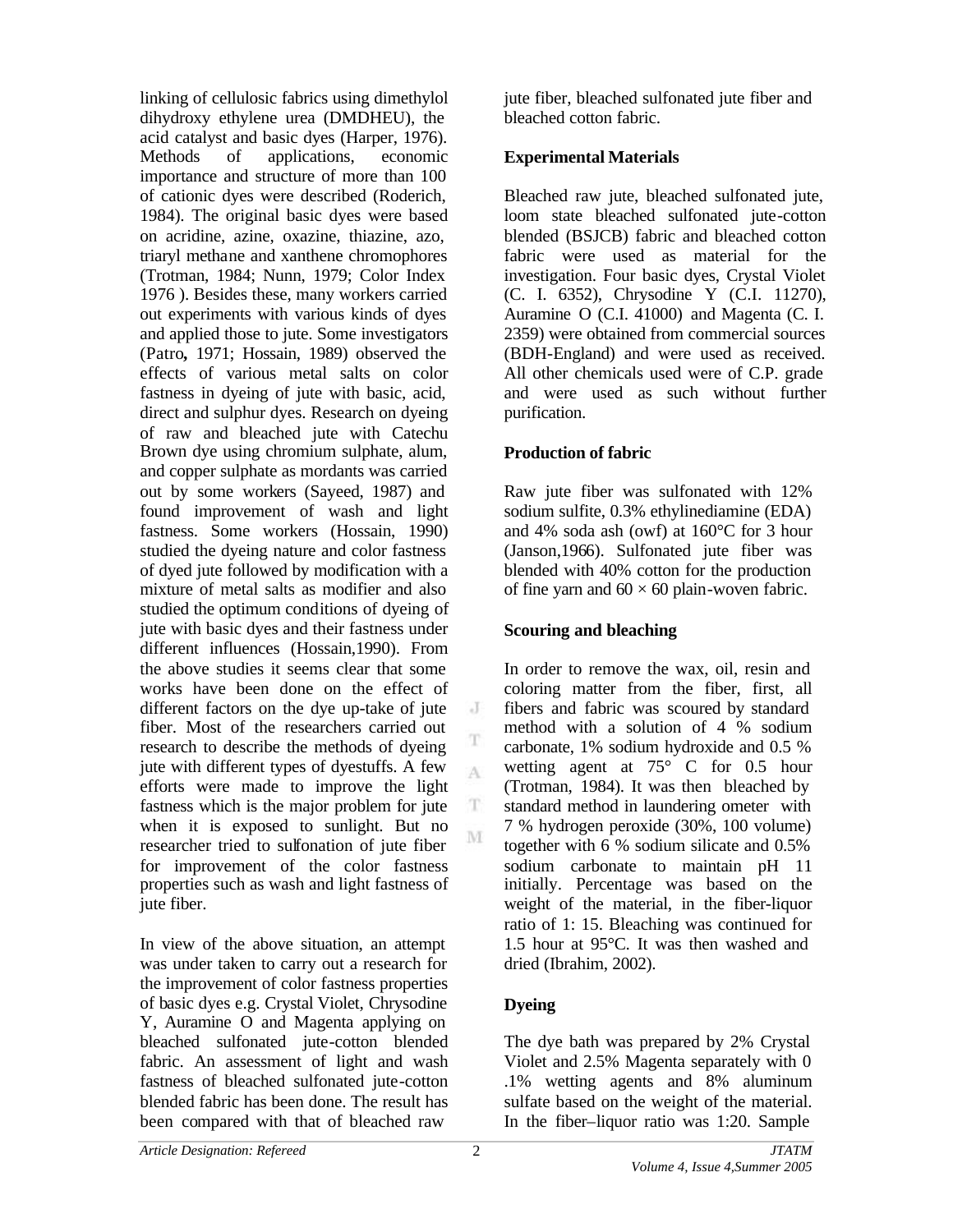was added to each dye bath and dyeing was commenced after 5 min at room temperature. The temperature was then raised to 90 °C at a rate of 1.5 °C/min. Dyeing was continued at this temperature for 50 min before cooling to 70  $\degree$ C at a rate of 3 °C/min. The dyed sample were rinsed thoroughly in cold and hot water and finally distillated water and then dried in air oven (Salam,2002).

## **Fastness testing**

The color fastness of the dyed fibers and fabrics to laundering and light was assessed using AATCC test methods (AATCC Technical Manual, 2000). Fastness to laundering was evaluated by AATCC Method 61 (2A) using an Atlas Launder Ometer. Multifibre fabric was employed for the evaluation of staining on cotton. Fastness to light was evaluated by AATCC Method 16E using an Atlas CI 3000+ Xenon Weatherometer. The samples were each exposed to 80 AATCC Fading Units, corresponding to 84.8 h continuous exposure under a xenon lamp at an irradiance power of 1.1 W/m2/nm at 420 nm. The grey scale was used for color change and for staining, giving color difference.

## **Breaking Strength testing**

Breaking strength of dyed bleached sulfonated jute-cotton blended fabrics were

tested according to ASTM method D 2524- 94

#### **Results and Discussion**

The color change of dyed fibers and fabrics after laundering is summarized in Table 1 in terms of the grey scale rating. In all cases, bleached sulfonated jute-cotton blended fabric was better than that of bleached sulfonated jute fiber and bleached raw jute fiber, and almost as same as bleached cotton fabric. Besides, bleached sulfonated jute fiber was significantly better than bleached raw jute fiber. This can be explained by the fact that the van der waals forces linking between the dyes and sulfonated jute fiber are much stronger than the raw jute fiber. Table 2 shows the staining on the adjacent undyed multi fabrics caused by the dyed fibers and fabrics during laundering. The jute fiber treated with sodium sulfite in presence of ethylenediamine and dyed with basic dyes produced less staining over untreated jute fiber, since the strong ionic interaction between the dye and sulfonic group reduced the removal of dye from the fibers. Table 3 summarizes the light fastness properties of dyed fibers and fabrics. In all cases bleached sulfonated jute-cotton blended fabric was better than that of bleached sulfonated jute fiber and bleached raw jute fiber and same as bleached cotton fabric.

T.

J

T A

## **Table 1: Wash fastness of bleached sulfonated jute -cotton blended fabrics dyed with basic dyes.**

| Sample                         | Gray scale rating     |         |               |            |
|--------------------------------|-----------------------|---------|---------------|------------|
|                                | <b>Crystal Violet</b> | Magenta | Chrysodine Y, | Auramine O |
| Bleached raw jute fiber        |                       | $2 - 3$ |               | 1-2        |
| Bleached sulfonated jute fiber |                       |         |               | $2 - 3$    |
| Bleached sulfonated            | 3-4                   | 4-5     | $3 - 4$       |            |
| jute-cotton blended fabrics    |                       |         |               |            |
| Bleached cotton fabrics        |                       | $4-$    |               | 3-4        |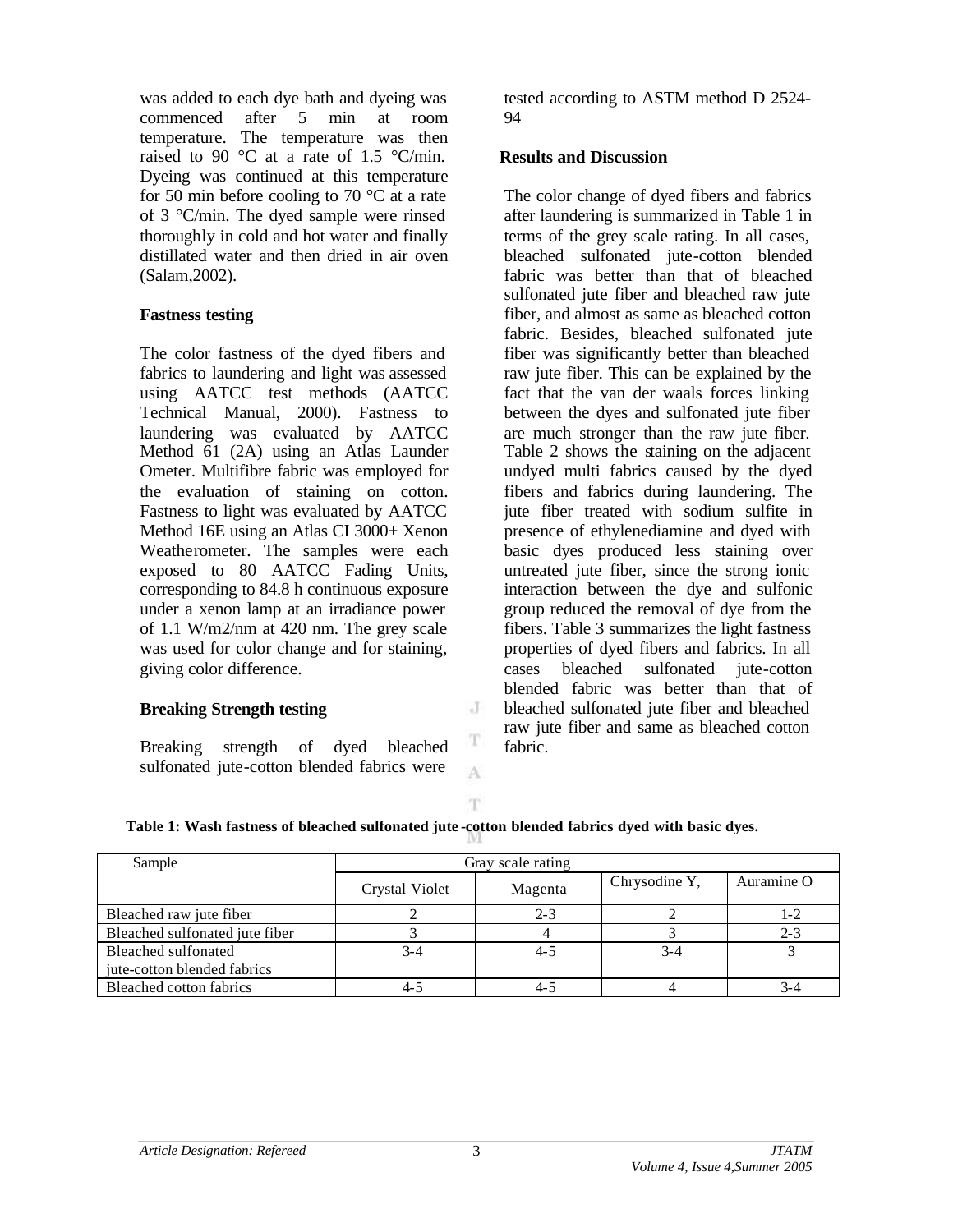**Table 2: Staining on cotton caused by dyed fibers and fabrics.**

| Sample                         | Gray scale rating |         |               |            |
|--------------------------------|-------------------|---------|---------------|------------|
|                                | Crystal Violet    | Magenta | Chrysodine Y, | Auramine O |
| Bleached raw jute fiber        |                   | 3-4     | 2-3           |            |
| Bleached sulfonated jute fiber | 3-4               |         |               | $2 - 3$    |
| Bleached sulfonated            |                   | $4 - 5$ |               |            |
| jute-cotton blended fabrics    |                   |         |               |            |
| Bleached cotton fabrics        |                   |         |               |            |

**Table 3: Light fastness of bleached sulfonated jute-cotton blended fabrics dyed with basic dyes.**

| Sample                         | L value        |         |              |            |
|--------------------------------|----------------|---------|--------------|------------|
|                                | Crystal Violet | Magenta | Chrysodine Y | Auramine O |
| Bleached raw jute fiber        | 1-2            |         | 1-2          |            |
| Bleached sulfonated jute fiber | $2 - 3$        | $3 - 4$ | $2 - 3$      | $2 - 3$    |
| Bleached sulfonated            | $3 - 4$        |         |              |            |
| jute-cotton blended fabrics    |                |         |              |            |
| Bleached cotton fabrics        | 3-4            |         | 3-4          |            |

J

T A

T

M

It is observed from Table 3 that light fastness of bleached sulfonated jute fiber was much better with that of bleached raw jute fiber. This happens, probably, due to the presence of high amount (10%) of lignin content in bleached raw jute fiber than in the bleached sulfonated jute fiber. The high reactive groups present in lignin are phenolic hydroxyl groups (Chatterjee, 1975). Lignin is highly sensitive to the action of light. When UV-light falls upon dyed bleached raw jute fiber, the phenolic hydroxyl groups of lignin in jute created free radicals. These free radicals undergo transformation into quinoid structures and showed yellowing on surface of fiber thus causing fading of dyed fiber (Callow, 1949). Conversely, dyed bleached sulfonated jute fiber contains minor amount (5.35%) of

lignin and above 60% phenolic hydroxyl groups were blocked by  $HSO_3$ . Therefore after sulfonation when the fiber is subjected to light in presence of atmospheric oxygen, photo-yellowing can not be accelerated as much as bleached raw jute fiber. We can explain it another way. This possibility is due to the mechanism of the light action produced by the dye on the fiber. An intensive oxidation of the fiber is due to the capacity of the dye molecule, excited by the absorption of the short wave or UV light, to be reduced because of the hydrogen contain in cellulose. As a result of further oxidation of the reduced dye by the oxygen of the air, an intermediate from dye-hydroperoxide may be formed which also capable of oxidizing the fiber (Zollinger, 2003).

**Table 4: Loss in breaking strength of dyed bleached sulfonated jute -cotton blended fabrics on exposure to UV light.**

| Sample                         | Loss in breaking strength,% |         |              |            |
|--------------------------------|-----------------------------|---------|--------------|------------|
|                                | Crystal Violet              | Magenta | Chrysodine Y | Auramine O |
| Bleached raw jute fiber        | 37.50                       | 34.20   | 35.10        | 38.00      |
| Bleached sulfonated jute fiber | 15.80                       | 15.25   | 16.70        | 17.50      |
| Bleached sulfonated            | 12.15                       | 11.45   | 12.50        | 12.70      |
| jute-cotton blended fabrics    |                             |         |              |            |
| Bleached cotton fabrics        | 10.60                       | 9.20    | 10.95        | 11.25      |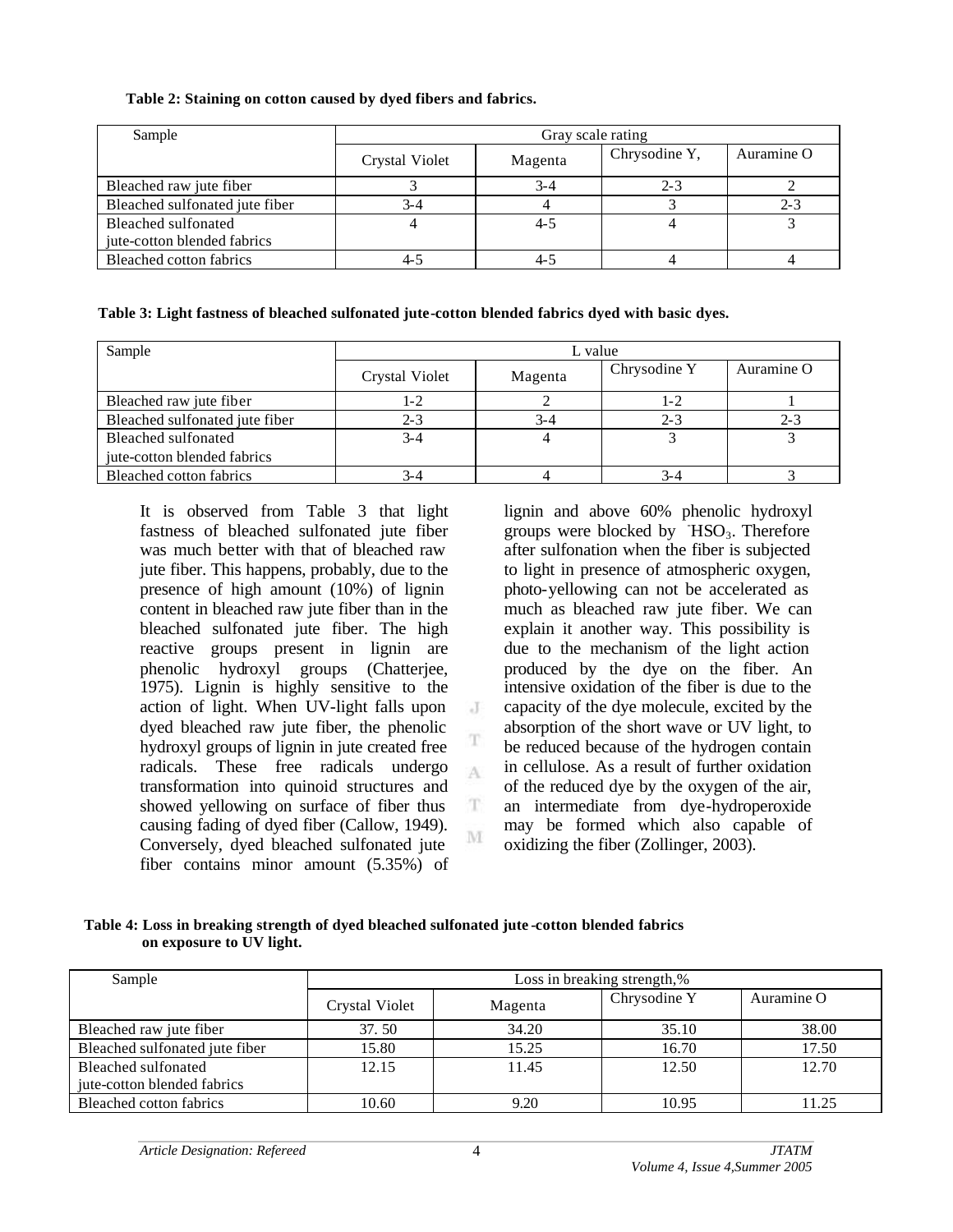It is seen from Table 4, that the percent loss in breaking strength of dyed bleached sulfonated jute-cotton blended fabric was lower than that of bleached sulfonated and raw jute and higher that of bleached cotton fabrics. The plausible explanation of such behavior is that the photo-oxidative degradation is initiated by lignin which acts as a sensitizer and causes degradation of cellulose in all possible manners through the formation of hydrogen peroxide (Egerton, 1949). The reaction involved in photochemical degradation of jute is mainly oxidative in nature and on prolong exposure to UV light the constituent of cellulose chain are gradual attack and ultimately broken down into the smaller fragments, as a result, breaking strength of jute decreased.

## **Conclusion**

The dyeing fastness properties of bleached sulfonated jute-cotton blended fabric has been evaluated using basic dyes, Crystal Violet, Chrysodine Y, Auramine O and Magenta. The wash fastness of bleached sulfonated jute fiber and bleached sulfonated jute-cotton blended fabric after dyeing had excellent impact than bleached raw jute fiber .The sulfite treatment of jute providing strong ionic interaction with the dye and reducing its tendency to be washed out on laundering. On the other hand, the light fastness of bleached sulfonated jute fiber and bleached sulfonated jute-cotton blended fabric was much better than that of bleached raw jute fiber. The sulfonation of jute protected photo-fading by chemically attached of sulfonic group in the phenolic hydroxyl groups of lignin. In all cases, dyeing fastness properties of bleached sulfonated jute-cotton blended fabric had almost same as bleached cotton fabric. The loss in breaking strength of dyed bleached sulfonated jute-cotton blended fabric was lower than that of dyed bleached sulfonated and raw jute, and higher with that of dyed bleached cotton fabrics. The color fastness properties of dyes are in the order of Magenta>Crystal Violet >ChrysodineY>AuramineO.

# **References**

- Basic Dyestuff (Shade Card Manual)(1951). ICI Ltd., Manchester, England, 13-18.
- Carpmaels, W. (1924), Improvement in the Manufacture Lakes. British Patent No. 216486.
- Carpmaels, W.(1928). The Manufacture of New Phospho-tungstomolybdenum Compound and the Manufacture of Lakes thereform. British Patent No. 292253.
- Richards, K.M. (1936). Phospho-tungstic Lakes. Society of Dyer and Colorist, 52,378-380.
- Harper, R.J., Bruno, J.S., Blanchard J. & Gautreaux, A. (1976).Simultaneous Dyeing and Crosslinking of Cellulosic Fabrics. U.S. Patent No. 3975152.
- Roderich, R. (1984). Cationic Dyes. Rev. Prog. in Coloration. Society of Dyer and Colorist Publication, Bradford, England, 4, 187–205.
- Trotman, E.R.(1984). Dyeing and Chemical Technology of Textile Fibers. Charles Griffin and Company Ltd., England (6th edn.), 285, 223–230.
- "Nunn, D.M. (1979). The dyeing of Synthetic-Polymer and Acetate Fibers. Dyers Company Publication Trust. Bradford, England, 18-22."
- Color Index, (1976). Society of Dyer and Colorist Publication, Bradford, England. Revised 3rd edn., 6, 6073–6101.
- Patro, P.S. (1971). Dyeing of jute with basic, acid, direct and sulfur dyes. Textile Dyer and Printer, 4, 57-62.
- Hossain, I., Hassanuzzaman, M. & Farouqui, F.I.(1989).Effect of metal salts on color fastness of dyed jute fiber. The Indian Textile Journal, 216-222.
- Sayeed, M.A., Islam, N., Farouqui, F.I & Faruq, M.O. (1987). Dyeing of raw and bleached jute with Catechu Brown dye. The Rajshahi University Studies (Part B), 15, 1-17.

J

T A

 $\mathbf T$ M